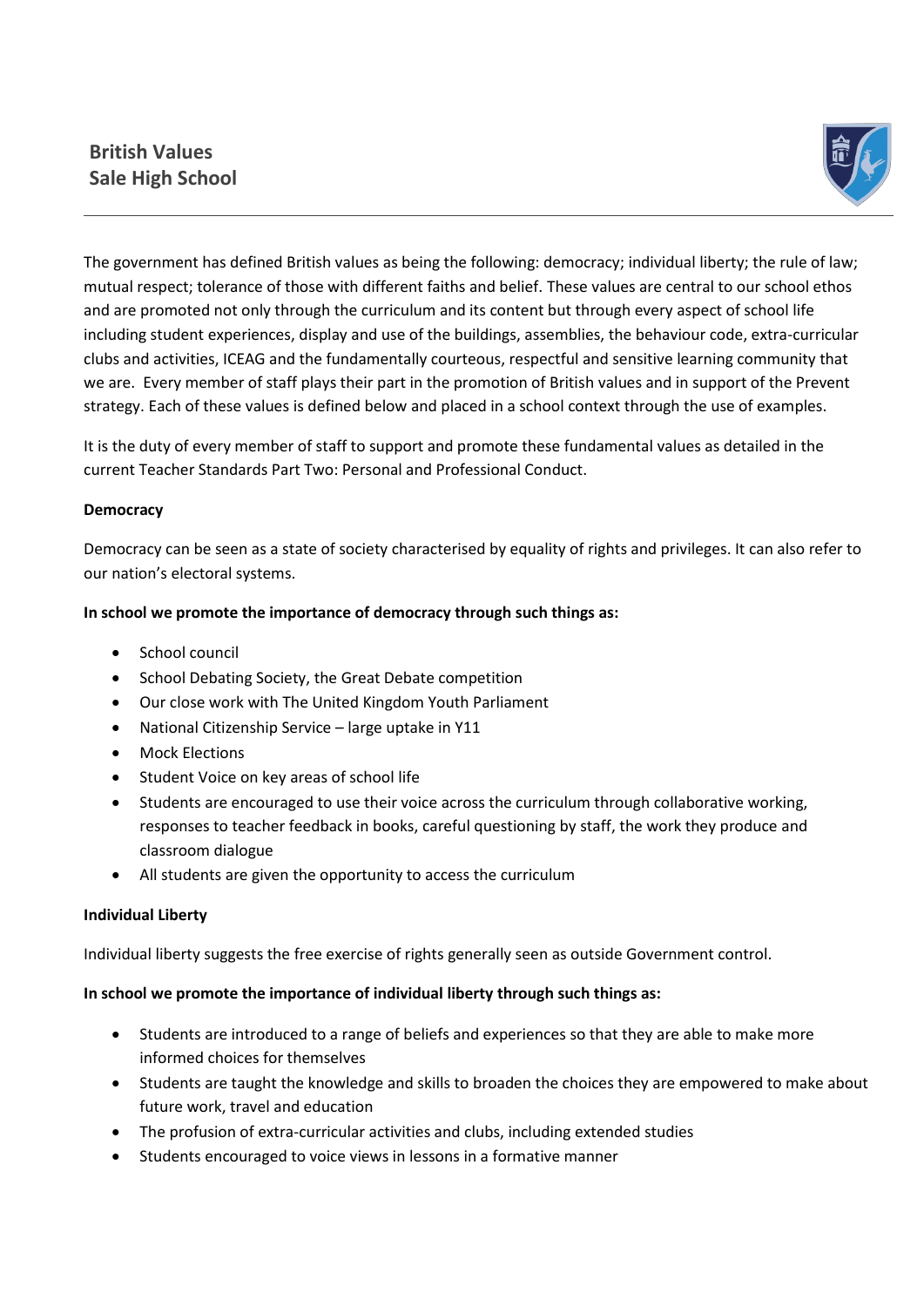- Students are able to make choices about the courses they will study at Key Stage 4
- Elements of choice in the school canteen within healthy boundaries.

### **Rule of Law**

All people and institutions are subject to and accountable to law that is fairly applied and enforced.

#### **In school we promote the importance of the rule of law through such things as:**

- The Behaviour Code of Conduct
- Accountability is stressed to all stakeholders including staff (Teacher's Standards), students (Student Code of Conduct), and Governors.
- We liaise closely with outside agencies including Social Services and the Police
- The Acceptable Use Policy is used to promote correct use of the internet
- Students are explicitly taught the legal framework on a number of contemporary and social issues
- Safeguarding policy and multi-agency work including support of the Prevent strategy

#### **Mutual Respect**

The proper regard for an individual's dignity, which is reciprocated.

#### **In school we promote the importance of mutual respect through such things as:**

- Behaviour policy and Code of Conduct
- School Equality Duty and Equal Opportunities policies
- Clear guidance on good behaviour in public areas such as the Canteen and on social media
- The publishing and enforcement of a smart dress code for students and staff
- The curriculum helps students to learn about a wide range of people, cultures and beliefs and so develops students' ability to make informed decisions, form and be confident in their own identity and understand and respect that of others
- **•** Assemblies

# **Tolerance of Those with Different Faiths and Beliefs**

A fair, objective, and permissive attitude to those whose faith and beliefs may differ from one's own.

# **In school we do not believe that a diversity of faiths and beliefs is something to be tolerated but rather celebrated. We are emboldened and strengthened by our diversity. We promote the importance of learning and working together with those with different faiths and beliefs through such things as:**

- We are a diverse learning community and this is central to our school ethos. It is celebrated through the school environment, assemblies, curriculum and events
- Religious Studies is taught to all students across KS3 & 4